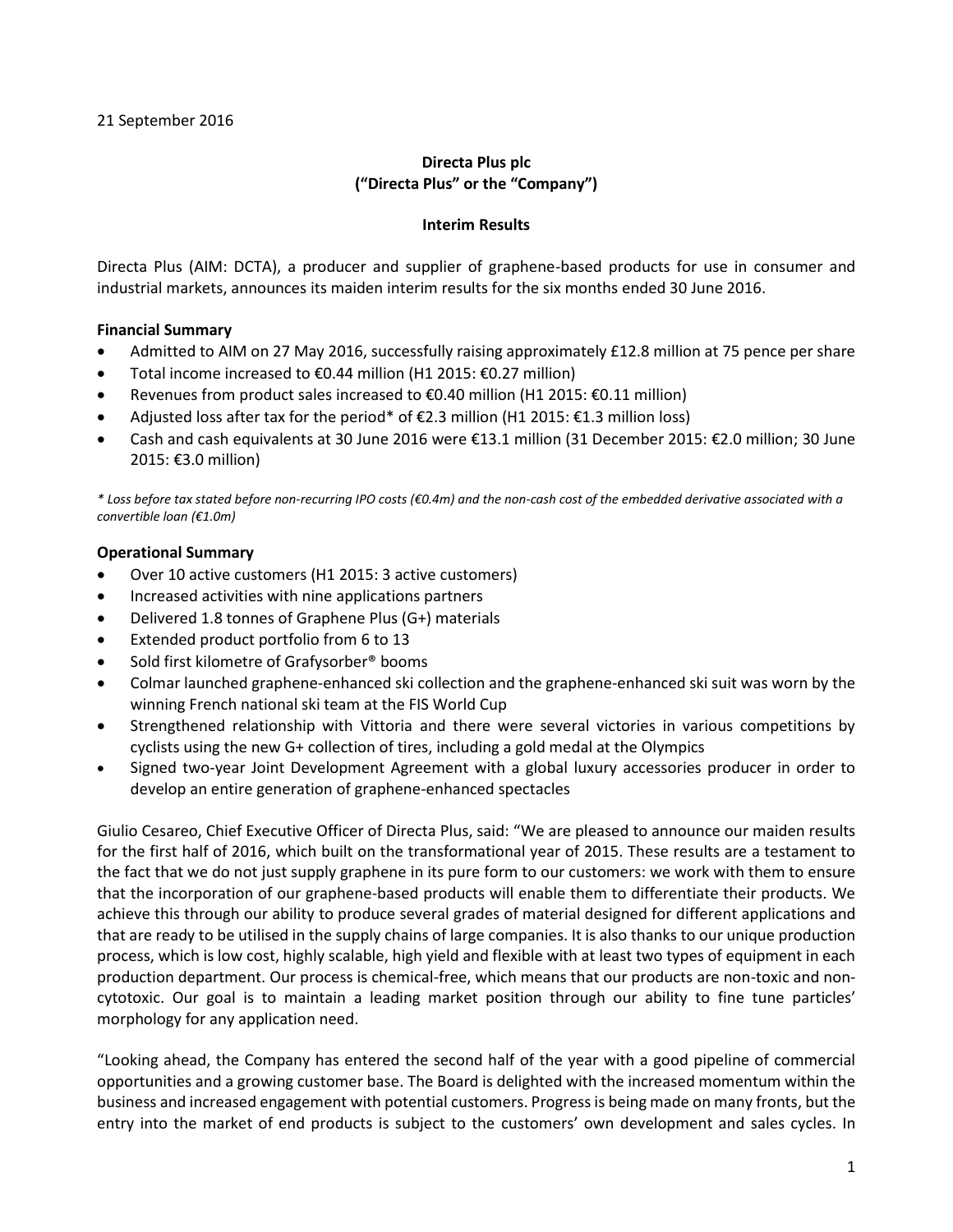addition, whilst conversations on sales of Grafysorber® remain encouraging and the Company is optimistic of receiving orders in the current financial year, given the timing to deliver units, the revenue from such sales is likely to fall into 2017. Whilst this will have a consequential impact on expectations for the year, the Board feels confident that the Company is well positioned to capture the increased opportunities it is seeing in its target markets and is looking forward to the future with optimism."

*This announcement contains inside information as defined in Article 7 of the Market Abuse Regulation No. 596/2014 and is disclosed in accordance with the Company's obligations under Article 17 of those Regulations*

#### **Enquiries**

| Directa Plus plc                                                |                  |
|-----------------------------------------------------------------|------------------|
| Giulio Cesareo, CEO                                             | +39 02 36714458  |
| Marco Ferrari, CFO                                              |                  |
|                                                                 |                  |
| <b>Cantor Fitzgerald Europe (Nominated Adviser and Broker)</b>  |                  |
| Marc Milmo, David Foreman, Michael Reynolds (Corporate Finance) | +44 20 7894 7000 |
| Mark Westcott, David Banks (Sales)                              |                  |
|                                                                 |                  |
| <b>Luther Pendragon (Financial PR)</b>                          |                  |
| Harry Chathli, Claire Norbury, Alexis Gore                      | +44 20 7618 9100 |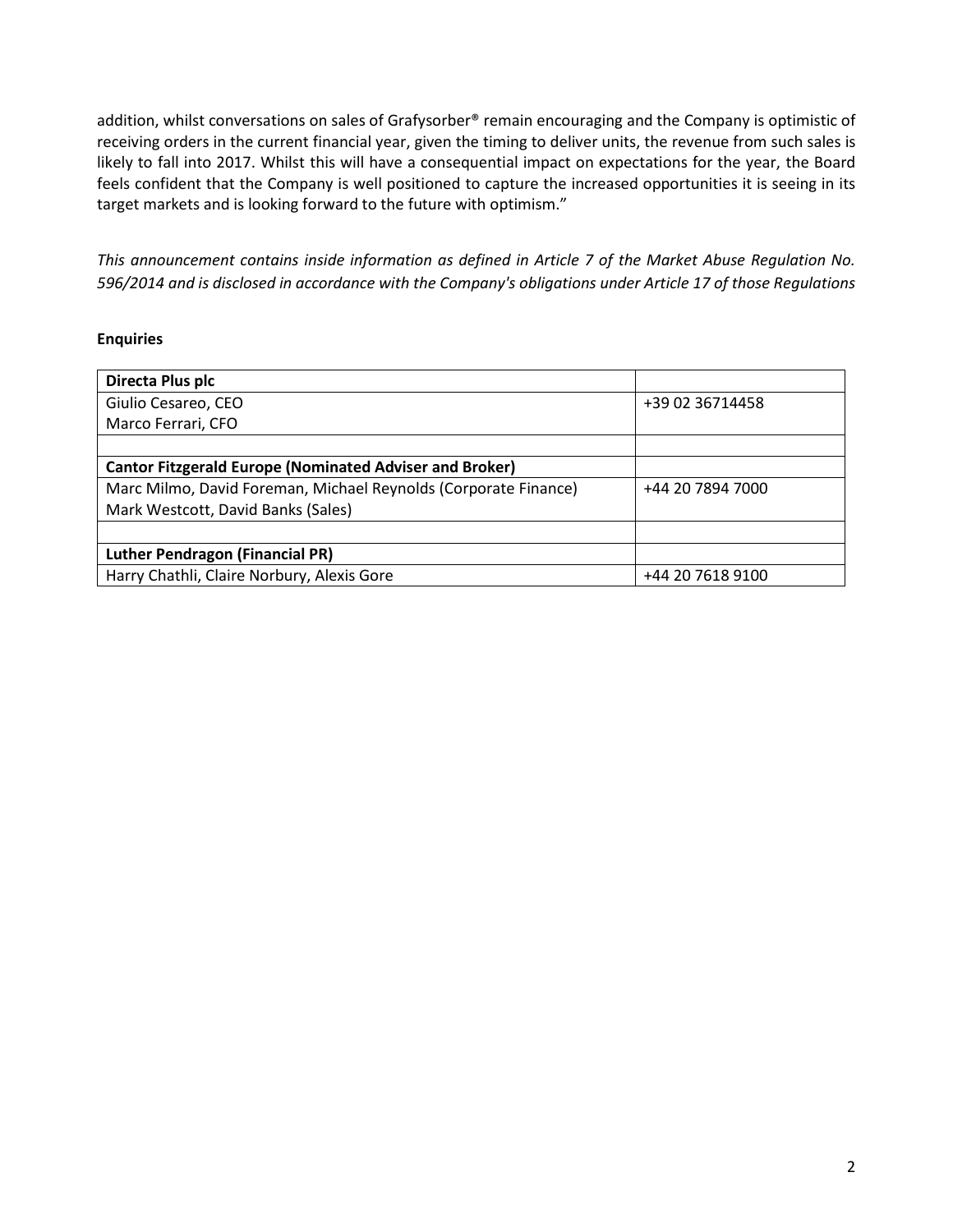# **Operating Review**

Directa Plus is pleased to issue its maiden results for the first half of 2016 during which the Company made substantial commercial progress as it saw increased sales of its products. This was due to the Company's key customers, such as Vittoria producing a greater number of elastomers and composites (tires and wheel trims), and Colmar, the maker of premium ski-wear, launching a line of ski-suits, thermal wear and accessories incorporating the Company's graphene-based products. The Company also saw greater interest its own environmental oil clean-up product, Grafysorber®.

The Company's commercial strategy is focused on:

- Low cost, highly scalable, high-yield production process
- Production of several grades of material designed for different applications and ready to be utilised in the supply chains of large companies
- No chemicals and only physics as the basis of its process, resulting in Directa Plus' materials being nontoxic and non-cytotoxic
- Flexible process with at least two different types of equipment in each production department
- Ongoing broadening of customer base and further penetration into key target markets
- The goal is to maintain Directa Plus' leading market position by being able to fine tune particles' morphology for any application need

#### **Commercial progress**

Directa Plus, under its G+ brand, offers a range of graphene-based products – either ready-to-use or customblended to meet specific technical requirements for use in consumer and industrial markets. In the first six months of the year, the Company made significant progress in all of its end applications.

#### *Environmental*

Grafysorber® is a sustainable product, produced by Directa Plus, which enables the recovery and recycling of adsorbed oils. It is recyclable, does not contain any toxic substances and is primarily used to soak up oil spills thereby avoiding environmental disasters. It is usually produced and deployed at the site of the spill via the Company's Mobile Decontamination Unit (MDU). The ability to produce the graphene on site and in the right quantity renders it a very cost-effective solution compared with conventional solutions. The Company has sold its first kilometre of Grafysorber® booms with encouraging commercial discussions in Romania, Italy, Oman and USA. The Company remains optimistic of receiving orders in the current year for its MDU, but, depending on timing of such orders, it is likely that the revenue will fall into H1 2017.

#### *Romania*

Romania's national decontamination company, Oil DEPOL Group, purchased several hundred kilograms of Grafysorber® in the period under review to conduct a series of industrial tests on water that had been contaminated by oil that had leaked from its storage. The Company is in negotiations with several other potential customers all over the country as a result of the excellent field test results conducted over the past two years.

#### *Oman*

Directa Plus delivered its Grafysorber® materials to the Company's local partner, Blue Planet Engineering & Technical Services LLC, an Omani company providing technical and scientific services and products for oil and gas processes, which is active in the Middle East region. The Company continues to progress discussions in the region on the advantages of the Company's MDUs.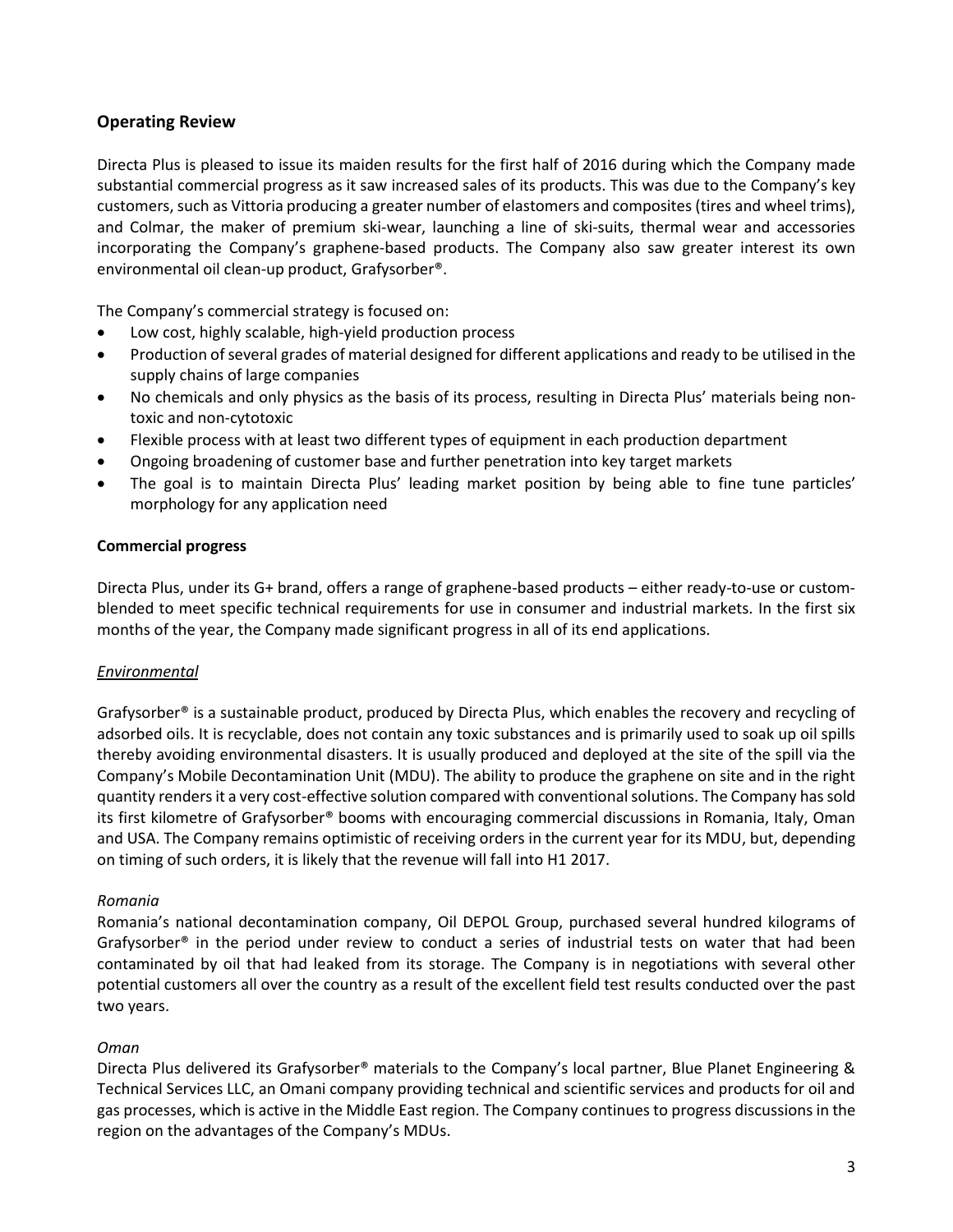## *Italy*

The Company sold Grafysorber® adsorbent barriers to CVA, Compagnia Valdostana delle Acque, one of the largest owners of hydroelectric power stations, which started a program to substitute traditional polypropylene barriers with Grafysorber® barriers. There are also several ongoing tests, for environmental decontamination and industrial applications, of Grafysorber® in Italy.

## *USA*

Post-period end, the first full container of adsorbent barriers was sold to a US company, with the objective of commencing a field test at a decontamination project related to a site identified by the US Environmental Protection Agency. The site was specifically chosen for the field test project because it has been contaminated by hazardous waste and poses a risk to human health and/or the environment (a Superfund site).

## *Textile*

# *Colmar*

The high-end sportswear company, Colmar, launched the first ski-suit that incorporated the Company's graphene-based products during the period. The French national ski team won gold, silver and bronze medals in the Men's Giant Slalom and silver in the Ladies' Giant Slalom at the FIS World Cup in St Moritz in these suits, and the Company anticipates that additional national teams will commence using the graphene-enhanced suits. Colmar will also commence selling these suits commercially online and in selected stores by the end of 2016.

## *Menphis*

Directa Plus and Menphis signed a two-year commercial agreement for the application of G+ materials in luxury goods, footwear and accessories. Menphis is a global company headquartered in Italy engaged in the development of transfer technology for printing and decorating a wide range of surfaces. The collaboration aims to develop a joint research programme and is expected to have the first innovative materials with G+ available in the second half of the year to target fashion and design sectors.

# *Other clothing*

The Company is in on-going conversations with another leading global outdoor and sportswear company to produce a new generation of G+ textiles.

# *Elastomers*

Vittoria and Directa Plus conducted an intensive marketing and communications campaign to promote the ITS (Intelligent Tire System) in the new collection of G+ tires (road, off-road, MTB and e-bike). There were several victories in various competitions by cyclists using these tires, including a gold medal at the Olympics in August 2016.

The Company continues to target opportunities within the automotive sector and sees this as providing the Group with significant growth opportunities.

In addition, there are several ongoing tests, both at laboratory and industrial stage, which involve some of the main global hose producers where the Company is seeking to enhance the mechanical and barrier properties in rubber formulation. The first phase of the tests has been successfully completed, demonstrating significant improvements of G+-based products compared with traditional products, and the Company is ready to proceed to prototyping.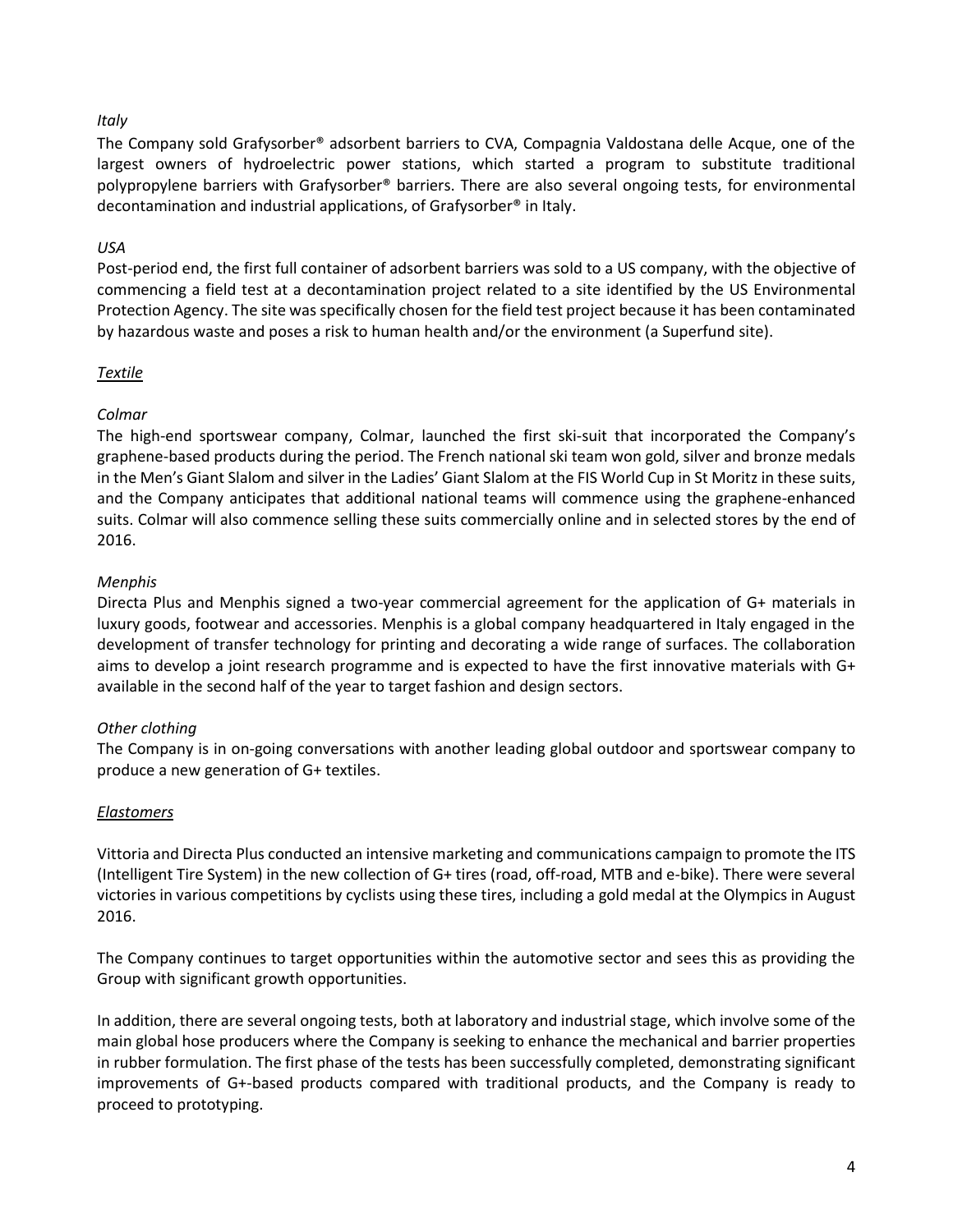## *Composite Materials*

Directa Plus has signed a two-year Joint Development Agreement (JDA) with a global luxury accessories producer to develop an entire generation of graphene-enhanced spectacles. The Company expects the first product to be commercially available before the year-end.

The Company proceeded with a JDA signed in 2015 with one of the leading manufacturers of brake pads to conduct a joint R&D project. The collaboration is progressing well and the Company expects to generate revenue under this JDA in 2017.

## **Product development for specific applications**

The Company has extended its product portfolio from 6 to 13 products.

During the period, the Company focused on providing the most suitable G+ material for the different applications, in order to accelerate G+ adoption in commercial products. In particular, the following advancements were made:

## **GRAFYSORBER**®

Grafysorber® was further improved as part of an advanced testing activity with a major petrochemical group. In particular, the accordion-like structures of Grafysorber® were further expanded and purified, allowing the optimisation of the adsorbent performance.

## **LIQUID G+**

New water-based graphene inks were developed for a particular textile group as well as an energy group. In particular, graphene particle shape, concentration and viscosity were adapted to obtain a sprayable ink and an ink suitable for slurry preparation.

#### **PASTE GR G+**

A granulated version of Paste G+ was developed, with the aim of simplifying its handling and mixing into water-based polymeric formulation. This product was optimised for the textile and the coating industry.

# **PURE20**

A new morphology of Pure G+ was developed with lower lateral dimension and thickness. This new morphology was developed for the plastic industry (plastics and resin) to allow a better integration of G+ with the matrix.

# **ULTRA/PURE GR G+**

A granulated version of Ultra and Pure G+ was developed, with the aim of simplifying their handling and mixing into various elastomeric and thermoplastic applications.

# **DUB MASTERPLAST G+**

A new product - thermoplastic masterbatches of Pure and Ultra G+ - was released, which are readyto-use materials for a variety of applications and customers, in particular for the plastics industry.

The Company conducted an intense toxicological analysis of its products during the period, in particular of Grafysorber® and Pure G+, and has received independent certification that they are non-toxic and noncytotoxic. All the tests (skin irritation, skin corrosion, eye corrosion, cytotoxicity, repro-toxicity, geno-toxicity, pro-sensitising potential) were negative.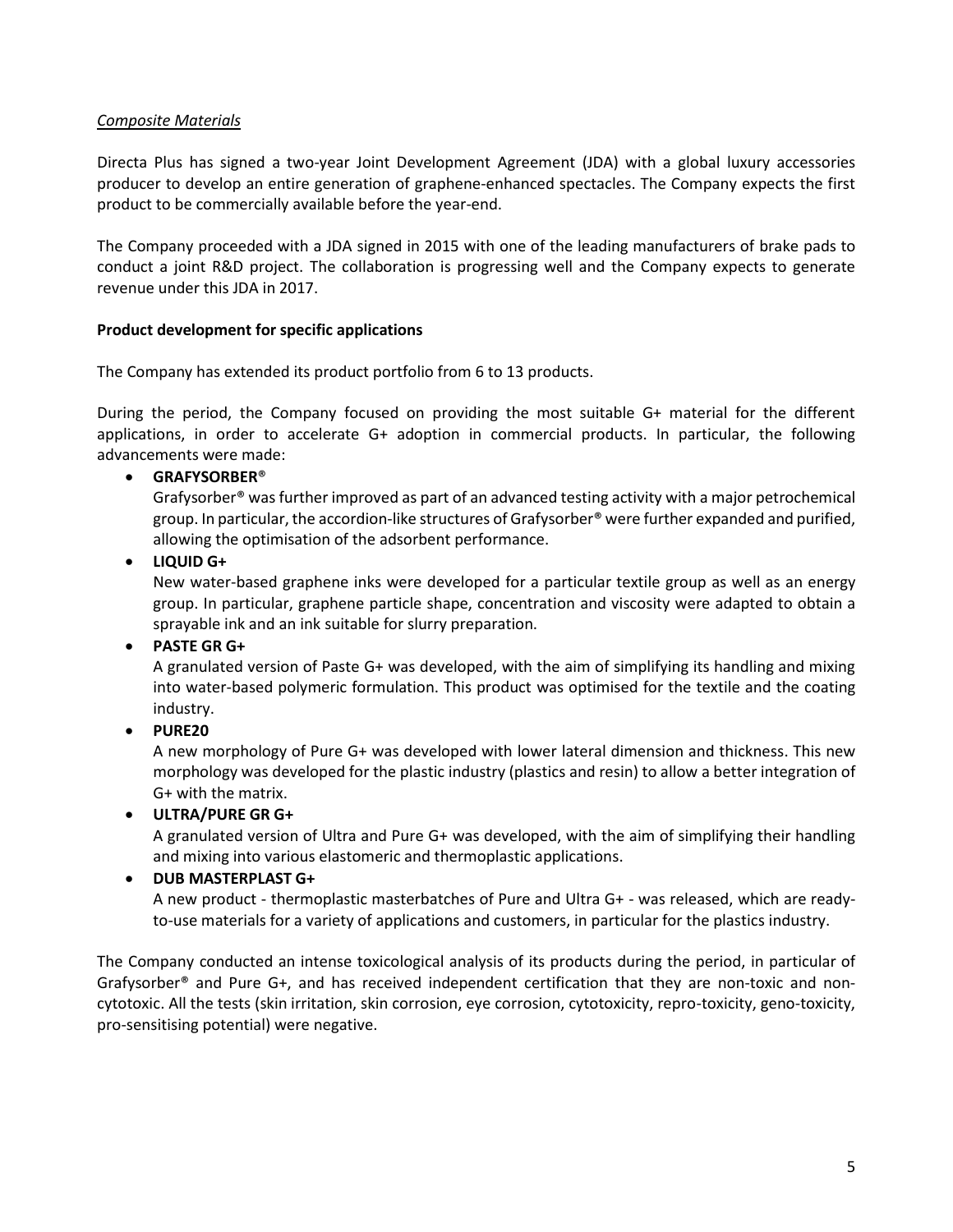## **Financial Review**

On 27 May, the Company was admitted to AIM ("Admission"), raising approximately £12.8 million (approximately €16.8 million), primarily to increase production capacity, and to sustain and to expedite the development of the Company's commercial pipeline. The net amount, post IPO-related expenses, was approximately £11.0 million (€14.4 million).

In H1 2016 revenues from sales of products amounted to €0.4 million (H1 2015: €0.11 million), an increase of over 250%. Total income (which includes grants given to the Company) in the period saw a year-on-year increase of 62%. The Company is focusing resources and efforts on commercial and applications development, rather than trying to submit grants not perfectly aligned with the Company's strategy.

Loss per share amounted to €0.15 (H1 2015: loss per share of €0.06; FY 2015: loss per share of €0.22). The loss per share adjusted for the P&L IPO costs and fair value movement of the embedded derivative was €0.09.

An investment in tangible and intangible assets of €0.1 million (H1 2015: €0.36 million) was incurred in the period, mainly relating to the development of products and production process, IP activity and the acquisition of new equipment. The Company envisages a sharp increase in investments in Q4 2016.

Immediately after Admission and before the Brexit referendum, £7.5 million of the IPO proceeds was converted to €9.5 million (based on an average exchange rate of £1:€1.26) as the costs of the Italian subsidiary are in Euros. The remaining amount of approximately £3.5 million is to manage expenses of the Company (such as UK advisors, LSE fees and costs related to the Board) in the UK.

As stated in the Admission Document, the fair value movement of the embedded derivative relates to the conversion option contained in convertible loan notes previously issued. The loan note holders had an option to convert at a 25% discount to the IPO listing price. The key variable was the probability (chance of success) that an IPO occurred. Just before the IPO, from a technical point of view, the Board increased the chance of success to 100%, which meant that the Company considered the whole value of the embedded derivative in its P&L. The net effect in the period is a cost equal to €1.04 million (see Note 4 to the financial statements).

# **Outlook**

The Company has entered the second half with a good pipeline of commercial opportunities and a growing customer base. The Company therefore expects the second half to deliver an increase in sales against the first half.

Directa Plus has a number of joint development and commercial arrangements in place, and several others under negotiation, with large global companies that are attracted by the Company's proven ability to enhance products and provide clear market differentiation and leadership. In the textile market, the enhanced performance and the non-toxic nature of Directa Plus' products have attracted the attention of global clothing manufacturers and the Company is already working with those companies to provide them with a bespoke solution. The launch and development of end-products is subject to the sales cycle of customers, which is proving to be longer than the Company initially anticipated and, as a result, the Company now expects orders from the textile market to ramp up from next year.

In the Elastomer and Composite markets, the Company expects to continue its relationship with Vittoria. Additionally, in the Composite market, the Company expects to see a commercial launch of at least one new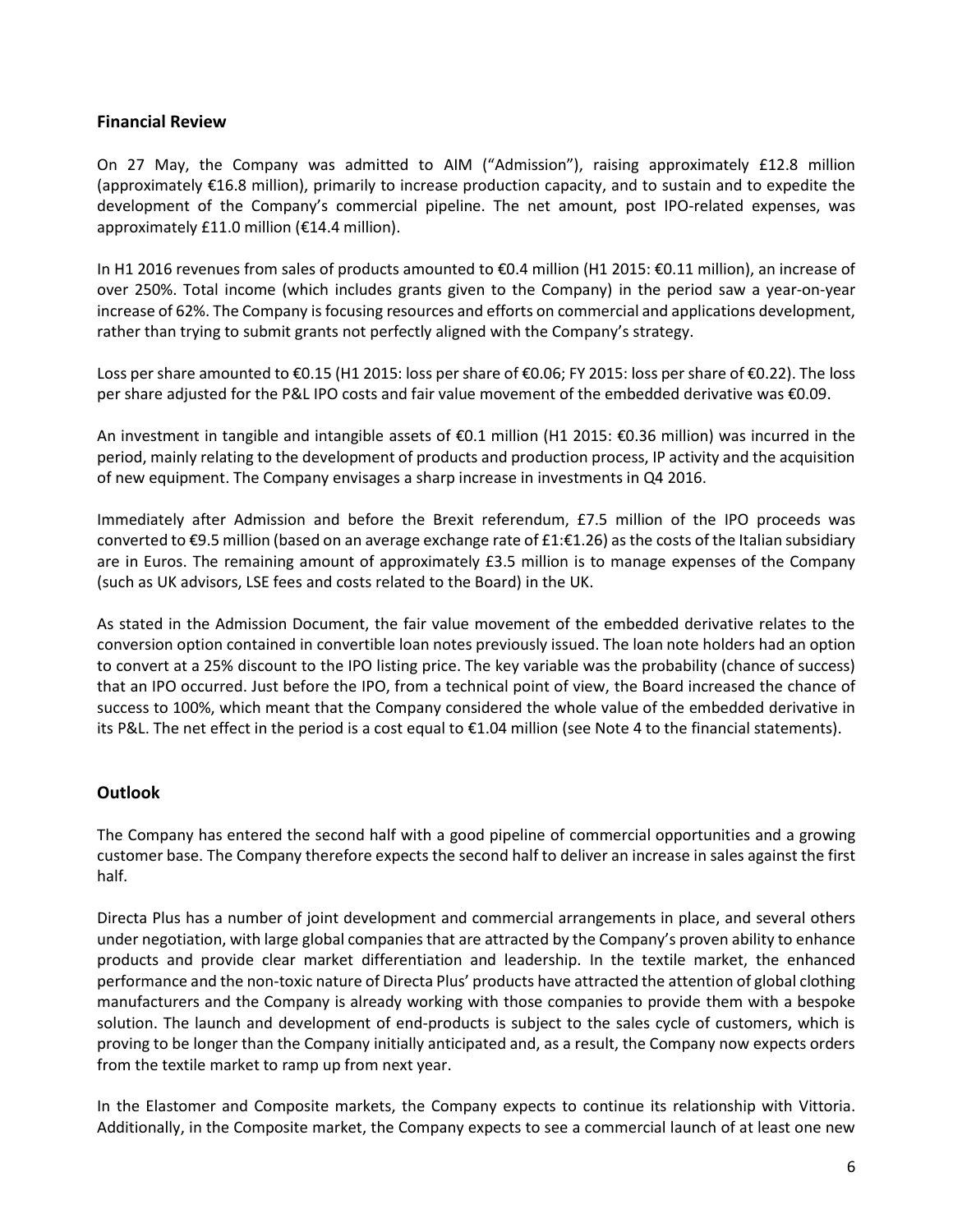product into the market this year and is working on similar projects for launch in 2017.

As stated at the time of Admission, given the Company's size, joint ventures are a key part of the Company's strategy to expand its pipeline of opportunities. Discussions continue with potential partners across the Company's target markets and, together with Vittoria, its joint venture partner in Asia, the Company continues to explore the opportunity to expand its existing arrangements to widen the sphere of commercial opportunities within the Far East markets.

Post-IPO, the Company has made good progress with its vision of building a manufacturing plant in Thailand to service the customers in Asia. At its headquarters in Italy, the Company has started to build a large Application Development Area, which will enable the Company to work closely with its customers to produce the most suitable G+ materials for them, thereby reducing the time it takes for the Company's customers to launch their end-user products in the market.

The Company has seen a growth in activity and interest in each of its current target markets and progress has been made on many fronts, but the entry into the market of end products is subject to the customers' own development and sales cycles. In addition, whilst conversations on sales of Grafysorber® remain encouraging and the Company is optimistic of receiving orders in the current financial year, given the timing to deliver units, the revenue recognised from such sales is likely to fall into 2017. Whilst this will have a consequential impact on expectations for the year, the Board feels confident that the Company is well positioned to capture the increased opportunities it is seeing in its target markets and is looking forward to the future with optimism.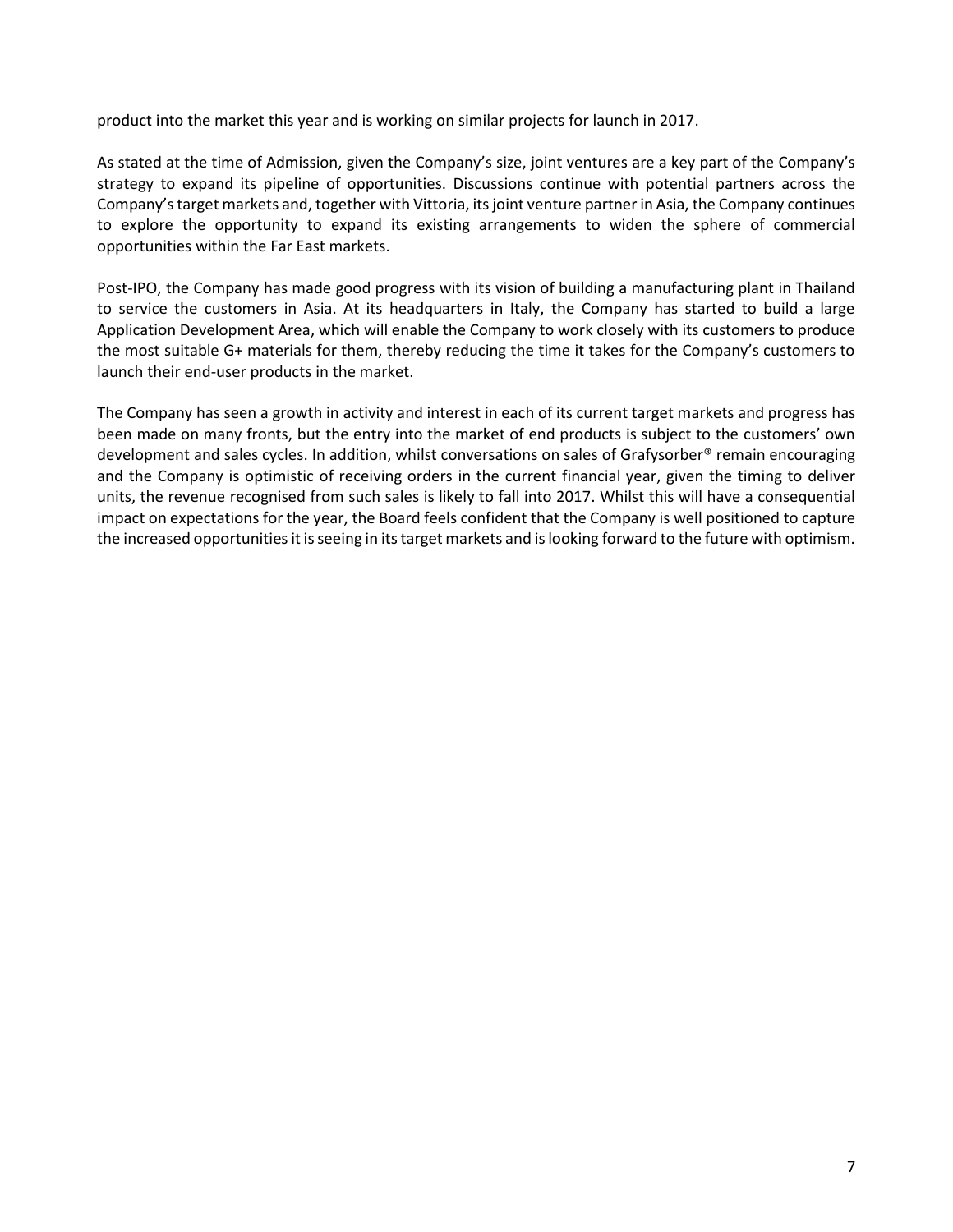# **CONSOLIDATED STATEMENT OF COMPREHENSIVE INCOME**

## **For the six months ended 30 June 2016**

|                                                          | (Unaudited) |             | (Unaudited)   |               |
|----------------------------------------------------------|-------------|-------------|---------------|---------------|
| In euro                                                  | <b>Note</b> | 30 Jun 2016 | 30 Jun 2015   | 31 Dec 2015   |
| <b>Continuing operations</b>                             |             |             |               |               |
| Revenue                                                  |             | 403,303     | 112,644       | 1,392,232     |
| Other income                                             |             | 37,659      | 159,740       | 315,977       |
| Changes in inventories of finished goods and             |             |             |               |               |
| work in progress                                         |             | 79,897      |               | (1,832,246)   |
| Raw materials and consumables used                       |             | (80, 766)   | (54, 687)     | (342, 209)    |
| Employee benefits expenses                               |             | (881, 686)  | (271, 266)    | (895, 769)    |
| Depreciation and amortisation                            |             | (263, 892)  | (211, 539)    | (492, 140)    |
| Other expenses                                           |             | (1,056,572) | (836, 236)    | (1, 379, 124) |
| <b>Results from operating activities</b>                 |             | (1,762,057) | (1, 101, 344) | (3, 233, 279) |
| Fair value movement on embedded derivative               |             | (1,039,473) |               | (706, 525)    |
| Finance income                                           |             | 1,393       | 810           | 7,032         |
| Finance expenses                                         |             | (983, 984)  | (197, 621)    | (434, 708)    |
| <b>Net finance costs</b>                                 |             | (2,022,064) | (196, 811)    | (1, 134, 201) |
|                                                          |             |             |               |               |
| Loss before tax                                          |             | (3,784,123) | (1, 298, 155) | (4,367,480)   |
| Tax expense                                              |             |             |               |               |
| Loss after tax                                           |             | (3,784,123) | (1, 298, 155) | (4,367,480)   |
| Loss from continuing operations                          |             | (3,784,123) | (1, 298, 155) | (4,367,480)   |
| Loss of the period                                       |             | (3,784,123) | (1, 298, 155) | (4,367,480)   |
|                                                          |             |             |               |               |
| <b>Other Comprehensive income</b>                        |             |             |               |               |
| Items that will not be reclassified to profit or<br>loss |             |             |               |               |
| Defined Benefit Plan remeasurement gains and             |             |             |               |               |
| losses                                                   |             | (6, 156)    | 12,464        | 8,563         |
| Other comprehensive income for the year (net             |             |             |               |               |
| of tax)                                                  |             | (6, 156)    | 12,464        | 8,563         |
| Total comprehensive income for the year                  |             | (3,790,279) | (1, 285, 691) | (4,358,917)   |
|                                                          |             |             |               |               |
| <b>Earning per share</b>                                 |             |             |               |               |
| Basic earnings per share                                 | 5           | (0.15)      | (0.06)        | (0.22)        |
| Diluted earnings per share                               | 5           | (0.15)      | (0.06)        | (0.22)        |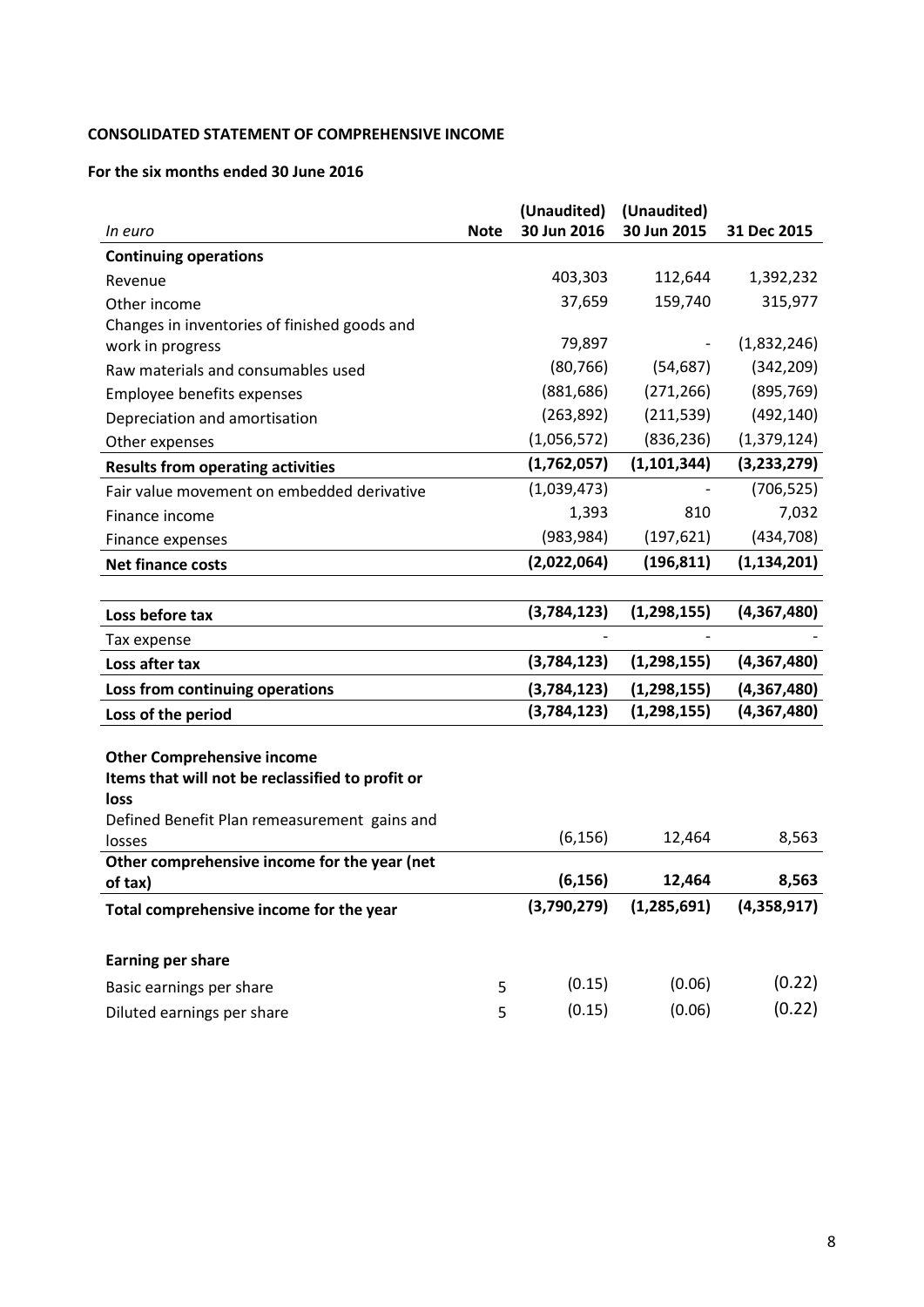# **CONSOLIDATED STATEMENT OF FINANCIAL POSITION**

## **As at 30 June 2016**

|                               |             | (Unaudited) | (Unaudited) |             |
|-------------------------------|-------------|-------------|-------------|-------------|
| In euro                       | <b>Note</b> | 30 Jun 2016 | 30 Jun 2015 | 31 Dec 2015 |
| <b>Assets</b>                 |             |             |             |             |
| Intangible assets             |             | 1,758,255   | 1,641,445   | 1,819,115   |
| Property, plant and equipment |             | 1,118,364   | 981,906     | 1,224,336   |
| Other investments             |             | 52          | 52          | 52          |
| <b>Non-current assets</b>     |             | 2,876,671   | 2,623,403   | 3,043,503   |
| Inventories                   |             | 192,800     | 1,976,341   | 112,903     |
| Trade and other receivables   |             | 1,710,586   | 563,011     | 1,305,214   |
| Prepayments                   |             | 63,663      |             | 35,659      |
| Cash and cash equivalent      |             | 13,054,160  | 3,041,753   | 2,031,650   |
| <b>Current assets</b>         |             | 15,021,209  | 5,581,105   | 3,485,426   |
| <b>Total assets</b>           |             | 17,897,879  | 8,204,508   | 6,528,929   |
|                               |             |             |             |             |

| In euro                             | <b>Note</b>    | 30 Jun 2016 | 30 Jun 2015   | 31 Dec 2015 |
|-------------------------------------|----------------|-------------|---------------|-------------|
| <b>Equity</b>                       |                |             |               |             |
| Share capital                       | $\overline{2}$ | 142,628     | 503,100       | 503,100     |
| Share premium                       | 3              | 19,973,996  | 3,885,816     | 3,885,816   |
| Legal reserve                       |                | 566         | 566           | 566         |
| Capital reserve                     |                | (4,617,092) | (1,920,299)   | (1,920,299) |
| Other reserve                       |                | 4,325,467   | 2             | 2           |
| Remeasurement gains/losses          |                | (2,597)     | 14,507        | 5,894       |
| Share option reserve                |                | 19,409      |               |             |
| Result for the period               |                | (3,784,123) | (1, 298, 155) | (4,367,480) |
| <b>Total equity</b>                 |                | 16,058,254  | 1,185,537     | (1,892,401) |
|                                     |                |             |               |             |
| <b>Liabilities</b>                  |                |             |               |             |
| Loans and borrowings                |                | 572,753     | 5,926,617     | 688,821     |
| Employee benefits                   |                | 208,877     | 148,776       | 170,952     |
| Deferred tax liability              |                |             |               |             |
| <b>Non-current liabilities</b>      |                | 781,630     | 6,075,393     | 859,773     |
| Loans and borrowing                 |                | 250,271     | 199,308       | 6,082,915   |
| <b>Embedded derivative</b>          | 4              |             |               | 706,525     |
| Trade payables                      |                | 380,141     | 236,850       | 345,713     |
| Other payables                      |                | 125,078     | 440,489       | 176,007     |
| Accruals and deferred income        |                | 302,505     | 66,932        | 250,397     |
| <b>Current liabilities</b>          |                | 1,057,995   | 943,579       | 7,561,557   |
| <b>Total liabilities</b>            |                | 1,839,625   | 7,018,972     | 8,421,330   |
| <b>Total equity and liabilities</b> |                | 17,897,879  | 8,204,509     | 6,528,929   |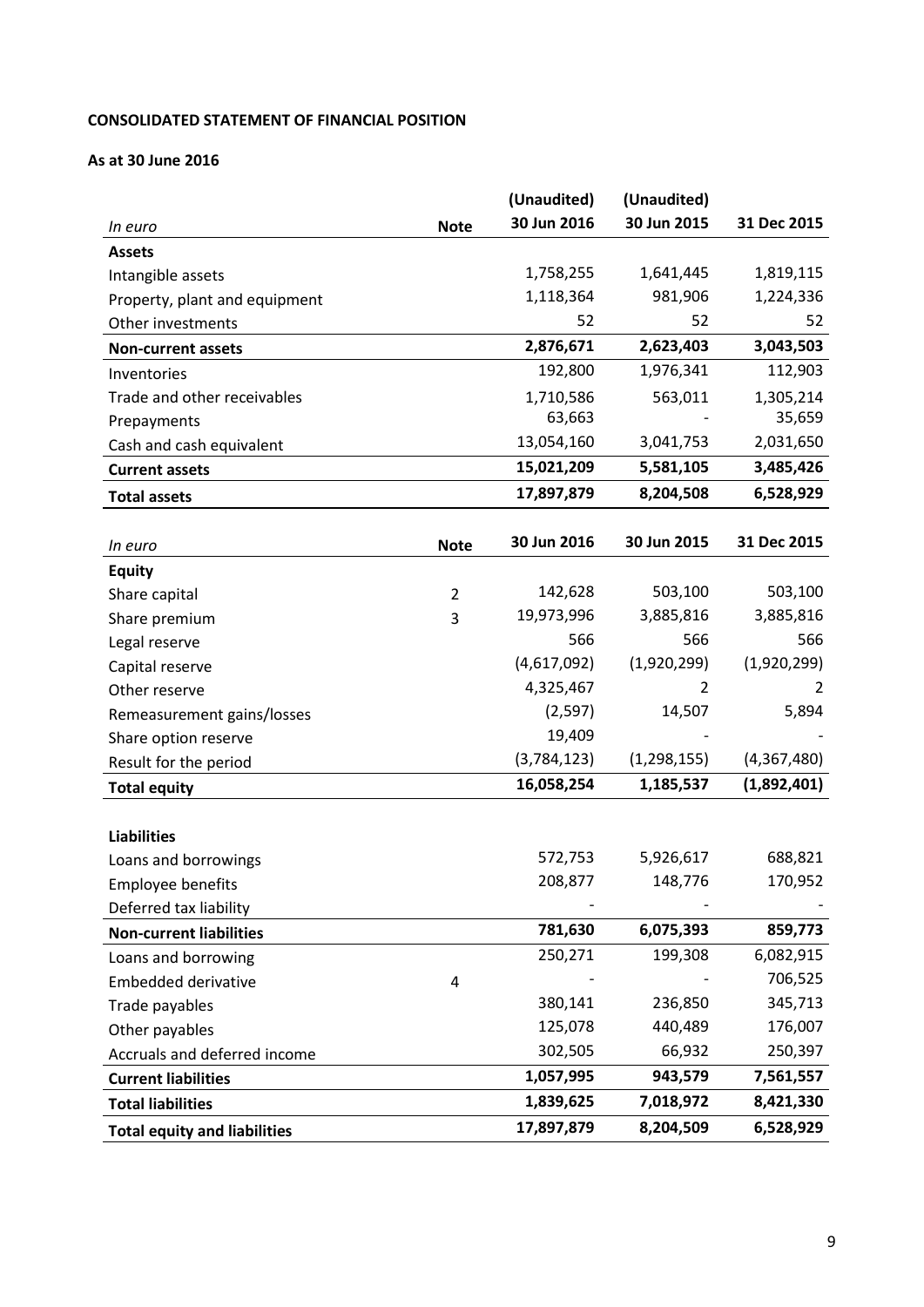#### **CONSOLIDATED STATEMENT OF CHANGES IN EQUITY**

# **For the six months ended 30 June 2016**

|                                               |              |              |         |               |              | Remeasur |              |                  |               |
|-----------------------------------------------|--------------|--------------|---------|---------------|--------------|----------|--------------|------------------|---------------|
|                                               |              |              |         |               |              | ement    | <b>Share</b> |                  |               |
|                                               | <b>Share</b> | <b>Share</b> | Legal   | Capital       | Other        | gains/   | option       | <b>Result of</b> |               |
| In euro                                       | capital      | premium      | reserve | reserve       | reserves     | losses   | reserve      | period           | Total         |
| At 1 January 2015                             | 503,100      | 3,885,816    | 566     | (1,019,848)   | 2            | (2,669)  |              | (900, 451)       | 2,466,516     |
| Loss reclassified                             |              |              |         | (900, 451)    |              |          |              | 900,451          |               |
| Total comprehensive loss for the period       |              |              |         |               |              |          |              | (1, 298, 155)    | (1, 298, 155) |
| Total comprehensive income for the period     |              |              |         |               |              | 17,176   |              |                  | 17,176        |
| At 30 June 2015 (Unaudited)                   | 503,100      | 3,885,816    | 566     | (1,920,299)   | $\mathbf{2}$ | 14,507   |              | (1,298,155)      | 1,185,537     |
| Loss reclassified                             |              |              |         | (1, 298, 155) |              |          |              | 1,298,155        |               |
| Total comprehensive loss for the period       |              |              |         |               |              |          |              | (3,069,325)      | (3,069,325)   |
| Total comprehensive income for the period     |              |              |         |               |              | (8,613)  |              |                  | (8,613)       |
| At 31 December 2015                           | 503,100      | 3,885,816    | 566     | (3,218,454)   | $\mathbf{2}$ | 5,894    |              | (3,069,325)      | (1,892,401)   |
| Loss reclassified                             |              |              |         | (3,069,325)   |              |          |              | 3,069,325        |               |
| Total comprehensive income for the year       |              |              |         |               |              |          |              |                  |               |
| Loss for the year                             |              |              |         |               |              |          |              | (3,784,123)      | (3,784,123)   |
| Share reduction                               | (439, 649)   |              |         |               | 439,649      |          |              |                  |               |
| Cancellation of share premium account         |              | (3,885,816)  |         |               | 3,885,816    |          |              |                  |               |
| Expenditure relating to the raising of shares |              | (1,960,652)  |         |               |              |          |              |                  | (1,960,652)   |
| Initial public offering – new shares          | 55,987       | 16,739,965   |         |               |              |          |              |                  | 16,795,952    |
| Initial public offering – convertible loans   | 23,190       | 5,194,683    |         |               |              |          |              |                  | 5,217,873     |
| Share-based payment reserve                   |              |              |         |               |              |          | 19,409       |                  | 19,409        |
| Convertible loan - embedded derivative        |              |              |         | 1,670,687     |              |          |              |                  | 1,670,687     |
| Total other comprehensive income              |              |              |         |               |              | (8, 491) |              |                  | (8, 491)      |
| At 30 June 2016 (Unaudited)                   | 142,628      | 19,973,996   | 566     | (4,617,092)   | 4,325,467    | (2, 597) | 19,409       | (3,784,123)      | 16,058,254    |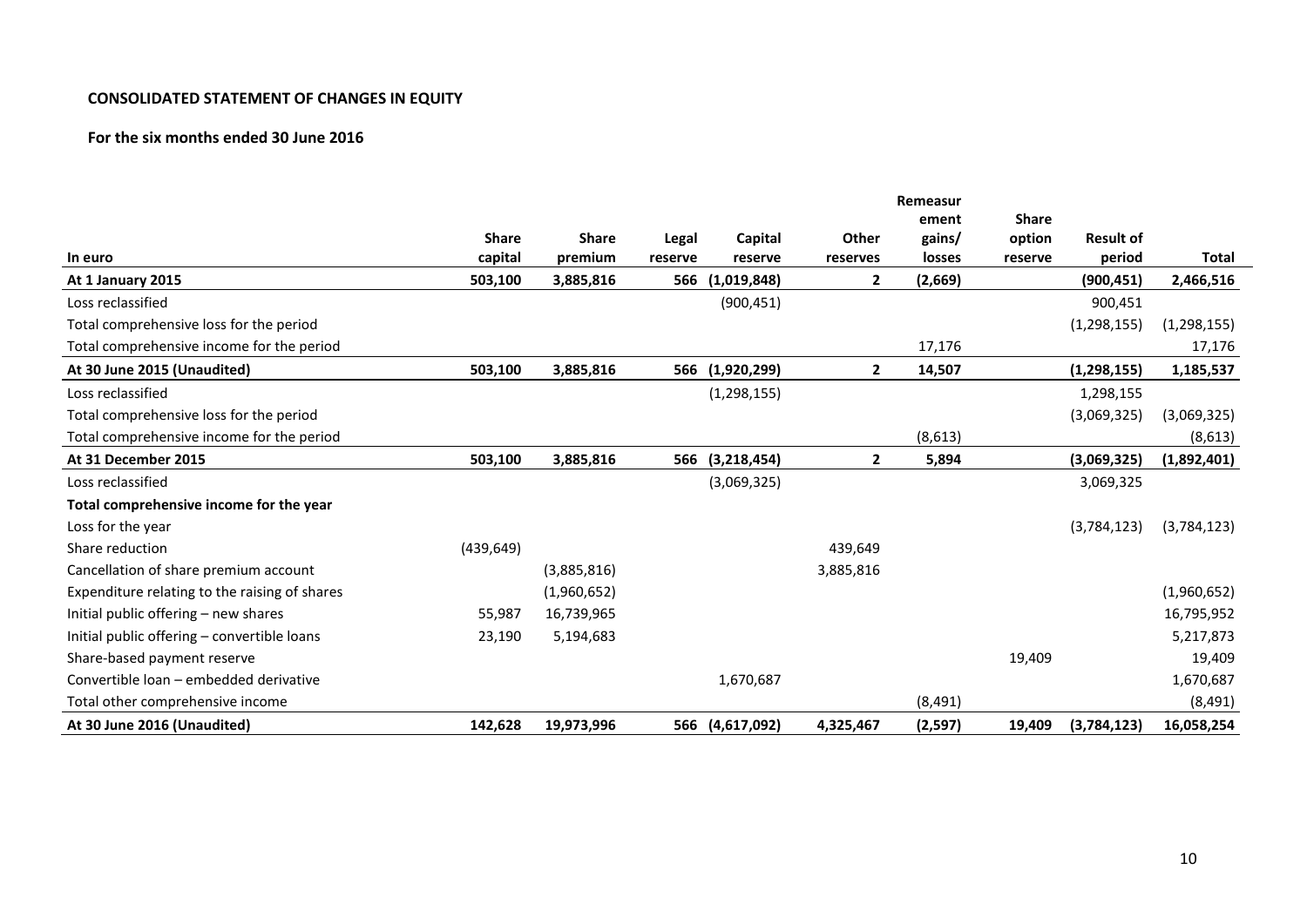# **CONSOLIDATED STATEMENT OF CASH FLOW**

## **For the six months ended 30 June 2016**

|                                                      | (Unaudited) (Unaudited) |               |               |
|------------------------------------------------------|-------------------------|---------------|---------------|
|                                                      | 30 Jun 2016             | 30 Jun 2015   | 31 Dec 2015   |
|                                                      |                         |               |               |
| Loss for the year                                    | (3,784,123)             | (1, 298, 155) | (4,367,480)   |
| Adj for:                                             |                         |               |               |
| Depreciation                                         | 133,682                 | 101,245       | 238,646       |
| Amortisation of intangible assets                    | 130,211                 | 110,294       | 253,494       |
| Write off inventories                                |                         |               | 1,902,129     |
| Fair value movement on derivative                    | 1,039,473               |               | 706,525       |
| Share based option payment cost                      | 19,409                  |               |               |
| Finance income                                       | (1, 393)                | (810)         | (7,032)       |
| Finance expense                                      | 983,984                 | 197,621       | 434,708       |
|                                                      | (1,478,757)             | (889, 805)    | (839,010)     |
| Changes in:                                          |                         |               |               |
| - inventories                                        | (79, 897)               |               | (38, 691)     |
| - trade and other receivables, prepayments           | (433, 374)              | 26,166        | (764, 012)    |
| - trade and other payables, deferred income/revenue  | 35,606                  | 237,788       | 280,305       |
| - provisions and employee benefits                   | 29,434                  | 2,785         | 31,169        |
| Cash used in operating activities                    | (1,926,988)             | (623,066)     | (1,330,239)   |
|                                                      |                         |               |               |
| Interest paid                                        | (47, 420)               | (16, 113)     | (24, 500)     |
| Net cash used in operating activities                | (1,974,408)             | (639, 179)    | (1, 354, 739) |
|                                                      |                         |               |               |
| Cash flows from investing activities                 |                         |               |               |
| Interest received                                    | 1,393                   | 810           |               |
| Investment in intangible assets                      | (69, 350)               | (252, 996)    | (573,866)     |
| Proceeds from sale of property, plant and equipment  |                         |               |               |
| Acquisition of property, plant and equipment         | (27, 710)               | (109, 428)    | (221,059)     |
| Net cash used in investing activities                | (95, 667)               | (361, 614)    | (794, 925)    |
| <b>Cash flows from financing activities</b>          |                         |               |               |
| Proceeds from IPO                                    | 14,835,299              |               |               |
|                                                      |                         | 2,472,161     | 2,745,011     |
| Drawdown of financial debt                           | (960, 414)              |               | (134, 082)    |
| Repayment of borrowings                              | 13,874,885              | 2,472,161     | 2,610,929     |
| Net cash generated from financing activities         | 11,804,810              | 1,471,368     | 461,265       |
| Net increase in cash and cash equivalent             |                         |               |               |
| <b>Effect of exchange rate changes</b>               | (782, 300)<br>2,031,650 | 1,570,385     | 1,570,385     |
| Cash and cash equivalents at beginning of the period | 13,054,160              | 3,041,753     | 2,031,650     |
| Cash and cash equivalents at end of the period       |                         |               |               |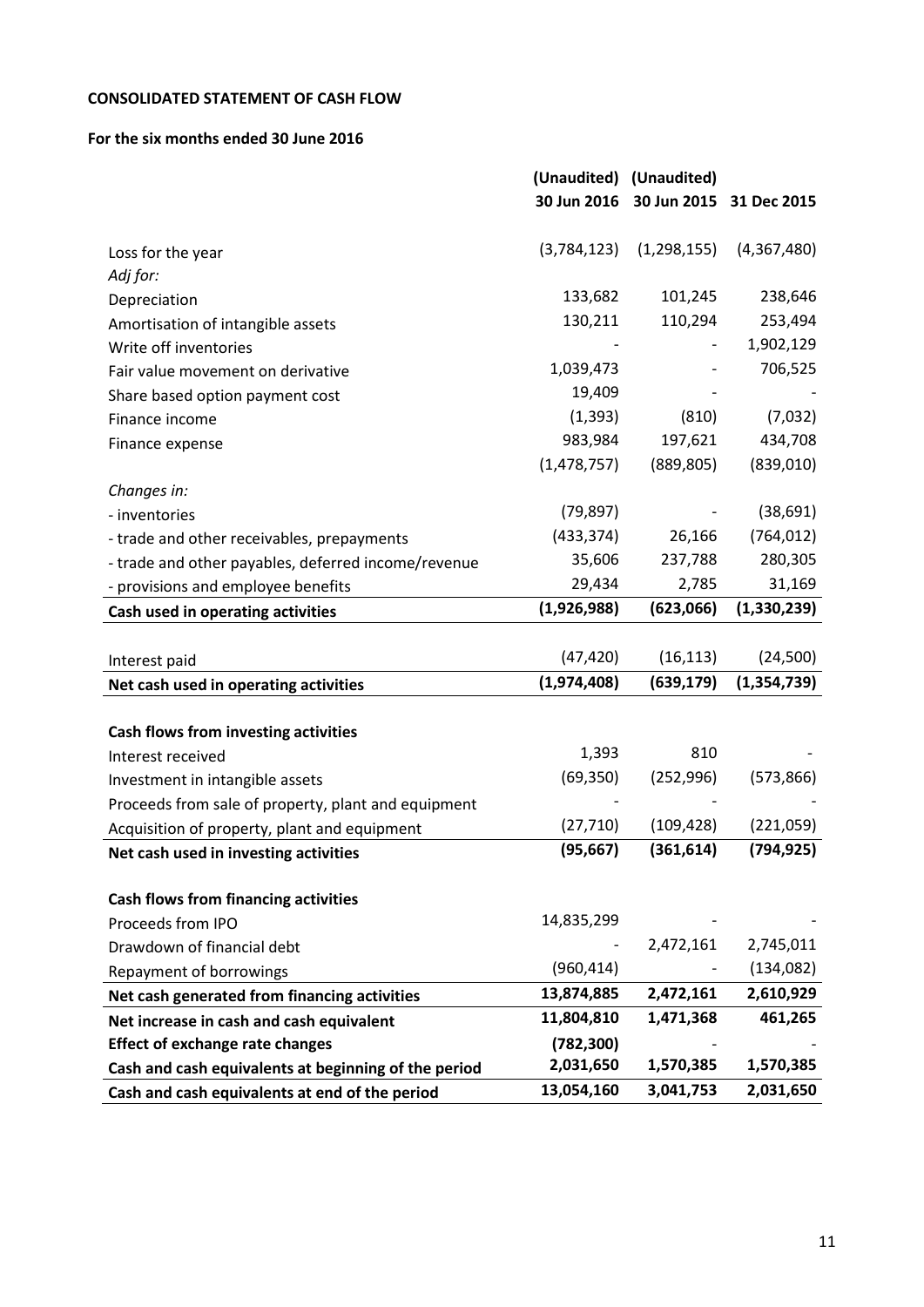#### **NOTES TO THE CONSOLIDATED FINANCIAL STATEMENTS FOR THE 6 MONTHS ENDED 30 JUNE 2016**

# **1. Basis of preparation**

## **(a) Statement of compliance**

The financial information contained in this announcement does not constitute statutory financial statements within the meaning of Section 435 of the Companies Act 2006.

The financial information for the six months ended 30 June 2016 is unaudited. In the opinion of the directors, the financial information for the period fairly represents the financial position of the Group. Results of operations and cash flows for the period are in compliance with International Financial Reporting Standards as adopted by the EU ('EUIFRS'). The accounting policies, estimates and judgements applied are consistent with those disclosed in the admission document released on 24 May 2016. These financial statements should be read in conjunction with the historical financial information for 31 December 2015 published in the admission document.

All financial information is presented in Euro, unless otherwise disclosed.

The Directors of the Company approved the financial information included in the results on 20 September 2016.

## **(b) Basis of measurement**

The financial statements have been prepared on the historical cost basis unless otherwise stated.

## **(c) Functional and presentation currency**

These financial statements are presented in Euro ( $\mathcal{C}$ ) and is considered by the Directors to be the most appropriate presentation currency to assist the users of the financial statements. The functional currency of the Company and operating subsidiary is Euro (' $\varepsilon$ ').

# **(d) Going concern**

After making enquiries the Directors have formed a judgement that, as at the date of approving the financial statements, there is a reasonable expectation that the Group has adequate resources to continue in operational existence for the foreseeable future. For this reason, the Directors have adopted the going concern basis in preparing the financial statements

#### **2. Share Capital**

|                                   | Number of  |              |
|-----------------------------------|------------|--------------|
|                                   | ordinary   | <b>Share</b> |
| In euro                           | shares     | capital      |
| At 1 January 2015                 | 503,100    | 503,100      |
| At 30 June 2015                   | 503,100    | 503,100      |
| At 31 December 2015               | 503,100    | 503,100      |
| Share reduction on 25 April 2016  |            | (439, 649)   |
| Share sub-division on 19 May 2016 | 19,620,900 |              |
| Issued on 27 May 2016             | 24,088,827 | 79,177       |
| At 30 June 2016                   | 44,212,827 | 142.628      |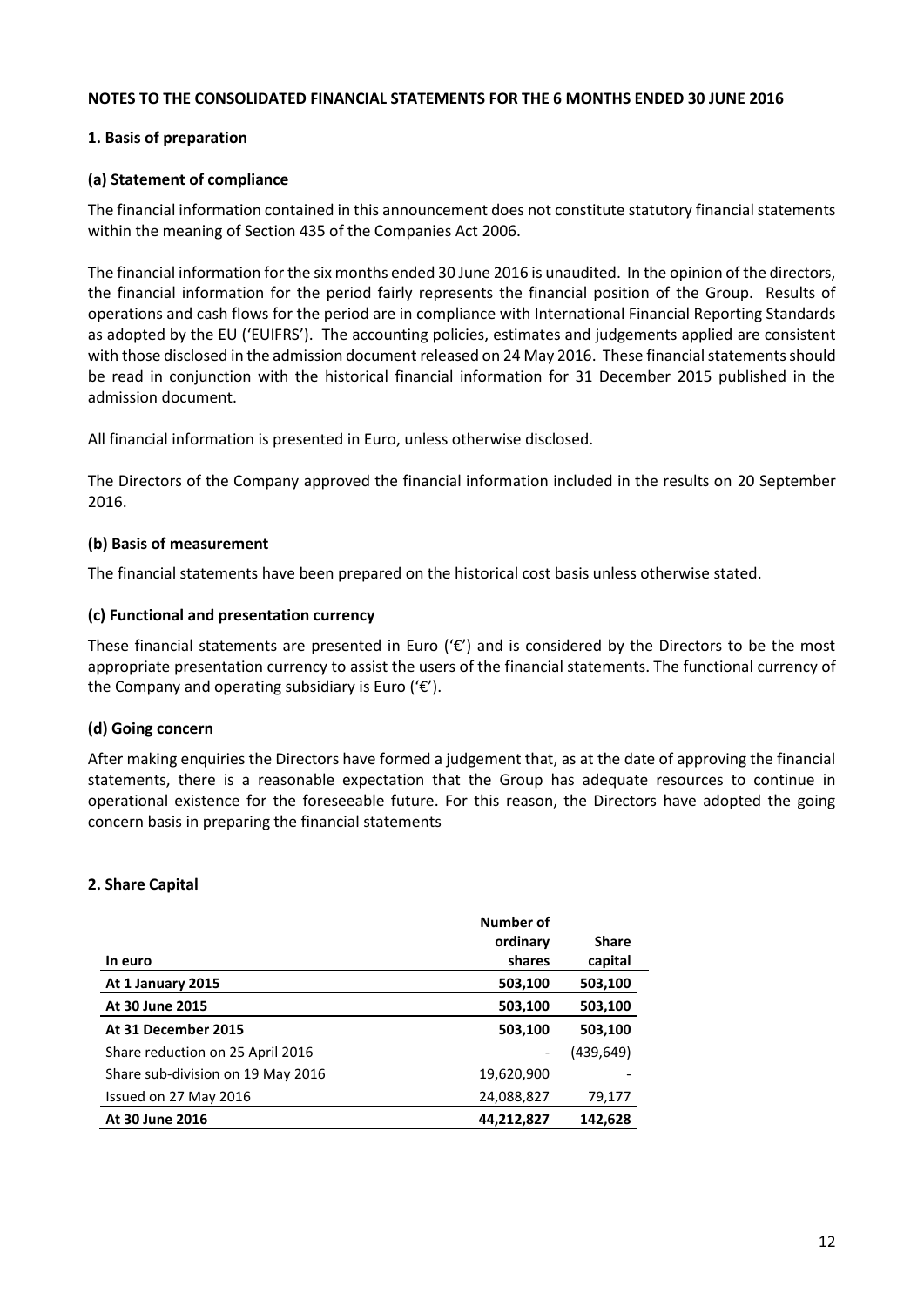On 25 April 2016, the issued ordinary shares were redenominated from EUR to GBP into an aggregate nominal value of £398,908, comprising of 503,100 ordinary shares of £0.7929 each, at the spot rate of exchange of 0.7929. The aggregate nominal value of the issued ordinary shares was then reduced to £50,310, compromising of 503,100 ordinary shares of £0.10 each.

On 19 May 2016, each ordinary share of £0.10 in the issued share capital of the Company was subdivided into 40 ordinary shares resulting in 20,012,400 shares of £0.0025 each.

On 27 May 2016, 24,088,827 ordinary shares with a nominal value of £0.0025 each were issued at the Company's initial public offering. 7,055,493 shares were issued through the exercise of convertible loan notes and 17,033,334 were issued to institutional and other investors.

## **3. Share Premium**

|                                                        | <b>Share</b> |
|--------------------------------------------------------|--------------|
| In euro                                                | premium      |
| At 1 January 2015                                      | 3,885,816    |
| At 30 June 2015                                        | 3,885,816    |
| At 31 December 2015                                    | 3,885,816    |
| Cancellation of share premium account on 25 April 2016 | (3,885,816)  |
| Shares issued on 27 May 2016                           | 21,934,648   |
| Expenditure relating to the raising of shares          | (1,960,652)  |
| At 30 June 2016                                        | 19,973,996   |

On 25 April 2016, the share premium account of the Company was cancelled and the amount of the 3,885,816 was credited to a distributable reserve.

On 27 May 2016, 24,088,827 ordinary shares with a nominal value of £0.0025 each were issued at the Company's IPO. 17,033,334 were issued to institutional and other investors at an issue price of £0.75 per share. 7,055,493 shares were the exercise of convertible loan notes issued at the IPO issue price of £0.75 per share less a 25% discount, resulting in an issue price of £0.5625 per share.

The effect on equity of the 17,033,334 shares issued at the IPO in GBP and reported in EUR is summarised below. Expenditure of €1,960,652 relating to the raising of shares has been deducted from the share premium.

|                           | Gross      | <b>Expenses</b> | <b>Net</b> | Gross      | <b>Expenses</b> | <b>Net</b> |
|---------------------------|------------|-----------------|------------|------------|-----------------|------------|
|                           | <b>GBP</b> | <b>GBP</b>      | GBP        | <b>EUR</b> | <b>EUR</b>      | <b>EUR</b> |
| <b>Share Capital</b>      | 42.583     |                 |            | 55,987     |                 |            |
| Share Premium             | 12,732,418 |                 |            | 16,739,964 |                 |            |
| <b>Total Equity</b>       | 12,775,001 | (1,491,272)     | 11,283,729 | 16,795,951 | (1,960,652)     | 14,835,299 |
| <b>Rounding (million)</b> | 12.8       |                 | 11.3       | 16.7       |                 | 14.8       |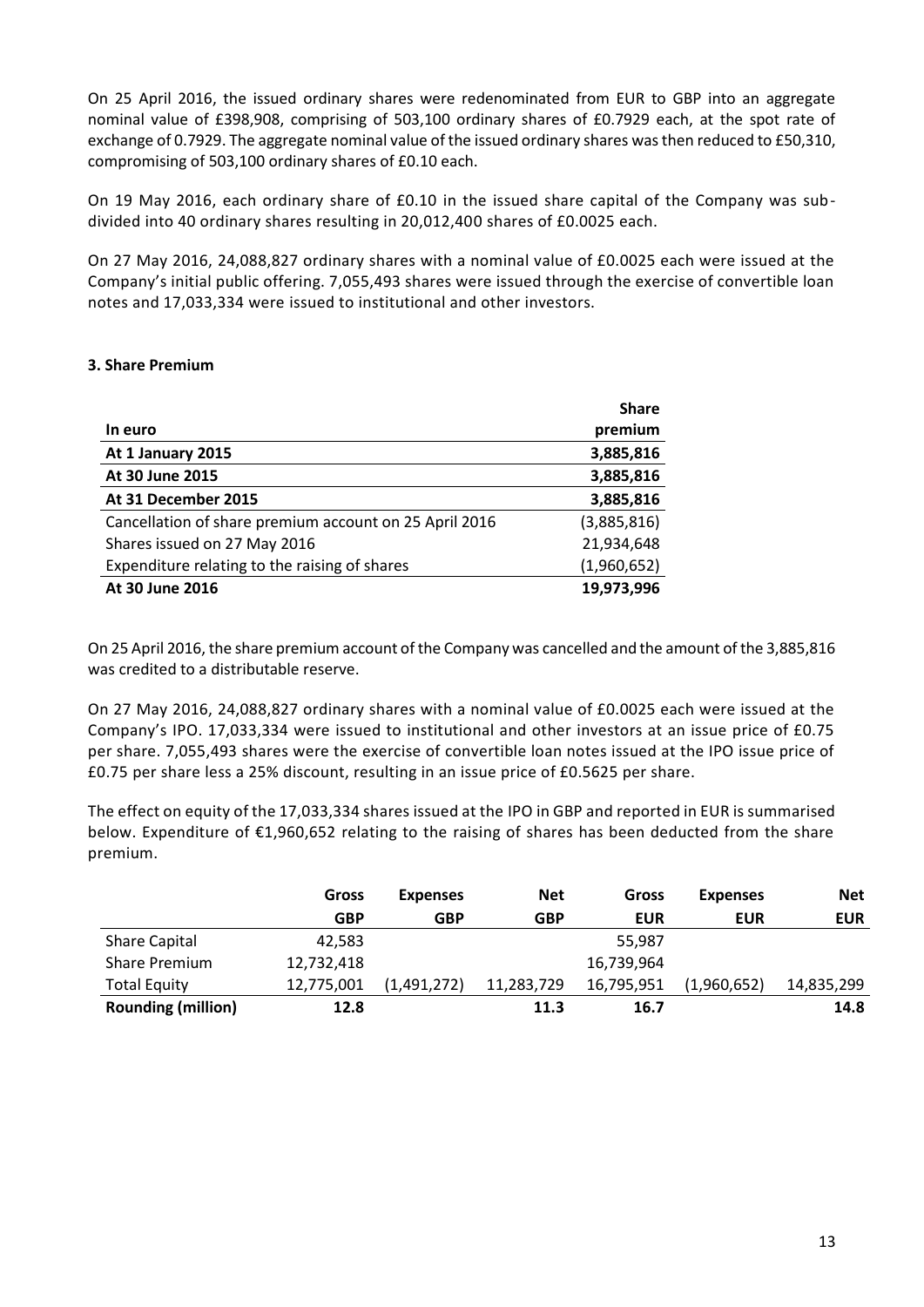#### **4. Convertible Loan Notes**

| In euro                          | Convertible<br>loans         | <b>Fair value</b><br>movement<br>embedded<br>derivative | <b>Embedded</b><br>derivative<br>liability | <b>Equity</b><br>relating to<br>converted<br>shares | Gain on<br>conversion |
|----------------------------------|------------------------------|---------------------------------------------------------|--------------------------------------------|-----------------------------------------------------|-----------------------|
| At 31 December 2015              | (5,981,799)                  | (706,525)                                               | (706,525)                                  | $\qquad \qquad \blacksquare$                        |                       |
| Fair value movement on embedded  |                              |                                                         |                                            |                                                     |                       |
| derivative to 27 May 2016        | $\qquad \qquad \blacksquare$ | (1,312,119)                                             | (1,312,119)                                |                                                     |                       |
| Share issue on 27 May 2016       | 5,142,563                    | $\overline{\phantom{a}}$                                | 2,018,644                                  | (5,217,874)                                         | 1,943,333             |
| Gain on non-conversion of        |                              |                                                         |                                            |                                                     |                       |
| convertible loans on 27 May 2016 |                              | 272,646                                                 |                                            |                                                     |                       |
| Repaid to non-converters         | 839,236                      |                                                         |                                            |                                                     |                       |
| At 30 June 2016                  | $\qquad \qquad \blacksquare$ | (1,039,473)                                             | $\blacksquare$                             | (5, 217, 874)                                       | 1,943,333             |

The proceeds received on issue of the Group's convertible loans are allocated into their liability and equity components. The amount initially attributed to the debt component equals the discounted cash flows using a market rate of interest that would be payable on a similar debt instrument that does not include an option to convert. Subsequently, the debt component is accounted for as a financial liability measured at amortised cost until extinguished on conversion or maturity of the bond. The Group's convertible loan notes do not contain an equity component.

Derivatives embedded in host debt contracts, such as convertible loan notes, are accounted for as separate derivatives and recorded at fair value if their economic characteristics and risks are not closely related to those of the host contracts and the host contracts are not held for trading or designated at fair value though profit or loss. A comprehensive disclosure was made in the admission documents regarding embedded derivatives.

The loan note holders had an option to convert at a 25% discount to the IPO listing price. This breaks the fixed for fixed conversion under IAS 39 and has therefore been fair valued as an embedded derivative with changes in fair value recognised in profit or loss. The key variable contained in the fair valuation is the probability that the IPO will occur and the conversion option becomes exercisable.

As at 31 December 2015 management had reassessed the fair value of the embedded derivative and the chance of a successful IPO resulting in fair value movement of €706,525.

As at 27 May 2016, after the successful IPO the embedded derivative was updated to reflect a 100% chance of success and the embedded derivative extinguished on the issue of shares.

86% of convertible loan note holders opted for conversion, with convertible loan value extinguished on the issue of shares, and 14% opted for cash repayment of their convertible loan value.

When extinguishing the convertible loan and embedded derivative liabilities, the Company recognised a gain of €1,943,333. The 86% gain of €1,670,687, relating to holders opting to conversion has been taken to retained earnings to match against the previous expense. The gain of €272,646 relating to the 14% opting for cash repayment has been realised in the consolidated statement of comprehensive income for the period under fair value movement on embedded derivative resulting in no loss of shareholder value.